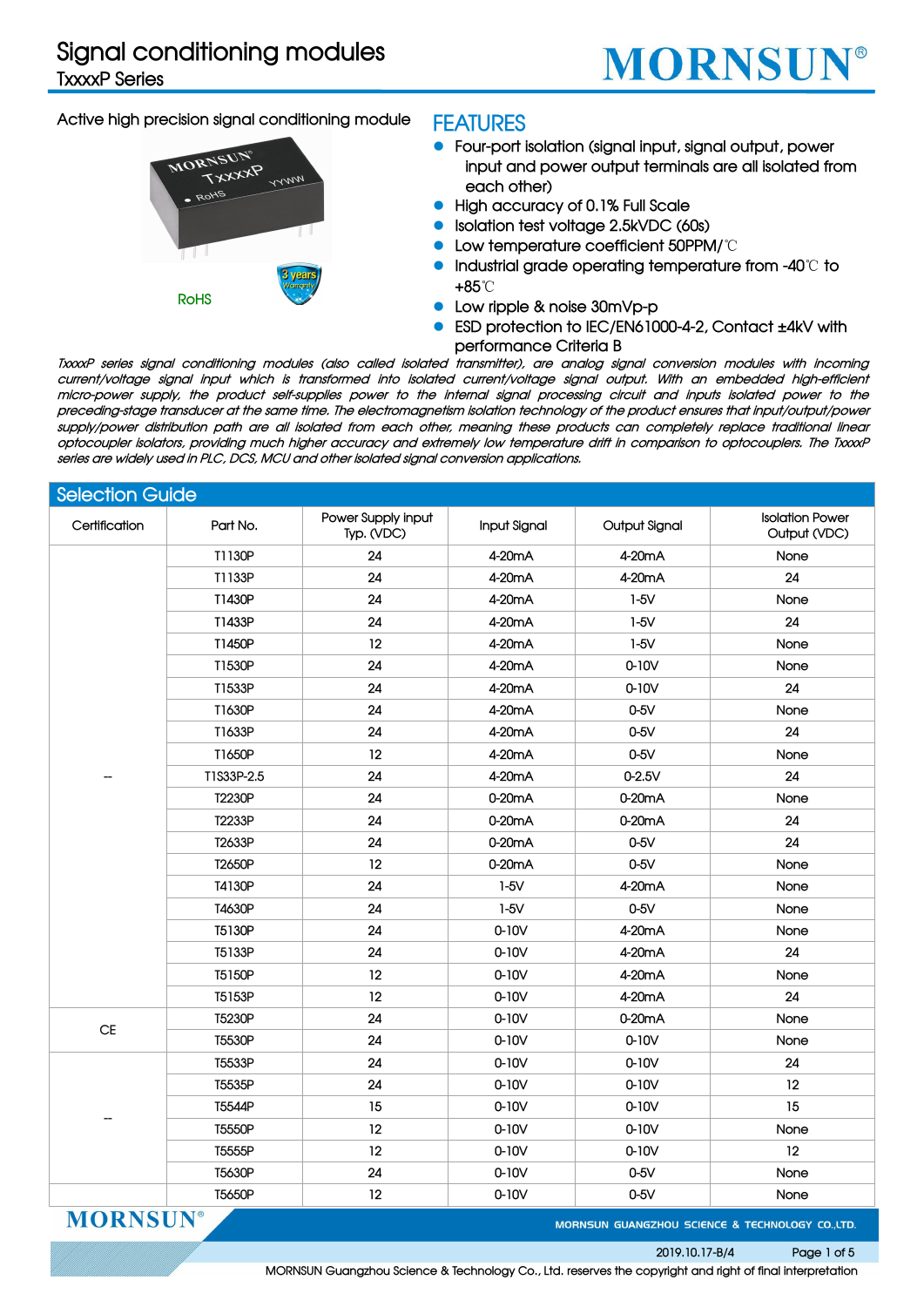### **Signal conditioning modules TxxxxP Series**

## **MORNSUN®**

| T5660P     | 5  | $0-10V$ | $0-5V$              | None |
|------------|----|---------|---------------------|------|
| T6130P     | 24 | $0-5V$  | 4-20 <sub>m</sub> A | None |
| T6150P     | 12 | $0-5V$  | 4-20 <sub>m</sub> A | None |
| T6230P     | 24 | $0-5V$  | 0-20 <sub>m</sub> A | None |
| T6233P     | 24 | $0-5V$  | $0-20mA$            | 24   |
| T6235P     | 24 | $0-5V$  | 0-20 <sub>m</sub> A | 12   |
| T6250P     | 12 | $0-5V$  | $0-20mA$            | None |
| T6530P     | 24 | $0-5V$  | $0-10V$             | None |
| T6560P     | 5  | $0-5V$  | $0-10V$             | None |
| T6630P     | 24 | $0-5V$  | $0-5V$              | None |
| T6640P     | 15 | $0-5V$  | $0-5V$              | None |
| T6650P     | 12 | $0-5V$  | $0-5V$              | None |
| T6S36P-2.5 | 24 | $0-5V$  | $0 - 2.5V$          | 5    |
| T6S60P-3   | 5  | $0-5V$  | $0-3V$              | None |

**Notes: Customization of products is available on request.**

| Input Specifications |                         |                                         |                          |                          |                                   |            |
|----------------------|-------------------------|-----------------------------------------|--------------------------|--------------------------|-----------------------------------|------------|
| <b>Item</b>          |                         | <b>Operating Conditions</b>             | Min.                     | Typ.                     | Max.                              | Unit       |
|                      | Input voltage           |                                         | Typ.-5%                  | Typ.                     | $Typ.+5%$                         | VDC.       |
| Power Input          | Input power             | Isolation signal power at full load     | --                       | $- -$                    | 2.0                               | W          |
|                      | Power supply protection |                                         |                          |                          | Input reverse polarity protection |            |
|                      | Input signal            |                                         |                          |                          | See selection guide               |            |
|                      |                         | In case of max. input of current signal | $\overline{\phantom{a}}$ | $\overline{\phantom{a}}$ | 250                               | mV         |
| Signal Input         | Input impedance         | In case of max. input of voltage signal | 10                       |                          |                                   | $M \Omega$ |
|                      |                         | In case of current signal input         | --                       | $\overline{\phantom{a}}$ | 50                                | mA         |
|                      | Over range              | In case of voltage signal input         |                          |                          | 30                                |            |

| <b>Output Specifications</b> |                          |                                         |                          |      |                                                       |       |
|------------------------------|--------------------------|-----------------------------------------|--------------------------|------|-------------------------------------------------------|-------|
| <b>Item</b>                  |                          | <b>Operating Conditions</b>             | Min.                     | Typ. | Max.                                                  | Unit  |
|                              | Output voltage           | Isolated power output at full load      | Typ.-10%                 | Typ. | $TVD. +10%$                                           | VDC.  |
| <b>Isolation Power</b>       | Output current           |                                         | $\overline{\phantom{a}}$ | --   | 25                                                    | mA    |
| Output                       | Short circuit protection | Ta=25°C                                 | part)                    |      | Continuous short-circuit protection (except 24V input |       |
|                              | Output signal            |                                         |                          |      | See selection guide                                   |       |
|                              |                          | In case of max, input of voltage signal | $\overline{2}$           | $-$  | --                                                    | KΩ    |
| <b>Signal Output</b>         | Load capacity            | In case of max. input of current signal | --                       | $-$  | 500                                                   | Ω     |
|                              | Ripple & Noise           | 20MHz Bandwidth                         | --                       | 30   | --                                                    | mVp-p |

| <b>Transmission Specifications</b> |                                            |             |                          |                   |                          |
|------------------------------------|--------------------------------------------|-------------|--------------------------|-------------------|--------------------------|
| <b>Item</b>                        | <b>Operating Conditions</b>                | Min.        | Typ.                     | Max.              | Unit                     |
| Signal Precision                   | Ta=25°C                                    | -0.1% FS    | $\overline{\phantom{m}}$ | +0.1% FS          | $\hspace{0.05cm}$        |
| <b>Power Regulation</b>            | Power supply input Typ. ±5%                | $-0.05%$ FS | --                       | +0.05% FS         | $\hspace{0.05cm}$        |
| Load Regulation                    | Change from no-load to full load           | $-0.05%$ FS | $\overline{\phantom{m}}$ | $+0.05%$ FS       | $\overline{\phantom{a}}$ |
| <b>Temperature Coefficient</b>     | Operating temperature from<br>-40℃ to +85℃ | $-$         | $\hspace{0.05cm}$        | 50                | PPM/°C                   |
| <b>Band Width</b>                  |                                            | C           | $\hspace{0.05cm}$        | $\hspace{0.05cm}$ | <b>KHz</b>               |
| Response Time                      |                                            |             | $\overline{\phantom{a}}$ |                   | ms                       |

**MORNSUN®** 

MORNSUN GUANGZHOU SCIENCE & TECHNOLOGY CO.,LTD.

**2019.10.17-B/4 Page 2 of 5 MORNSUN Guangzhou Science & Technology Co., Ltd. reserves the copyright and right of finalinterpretation**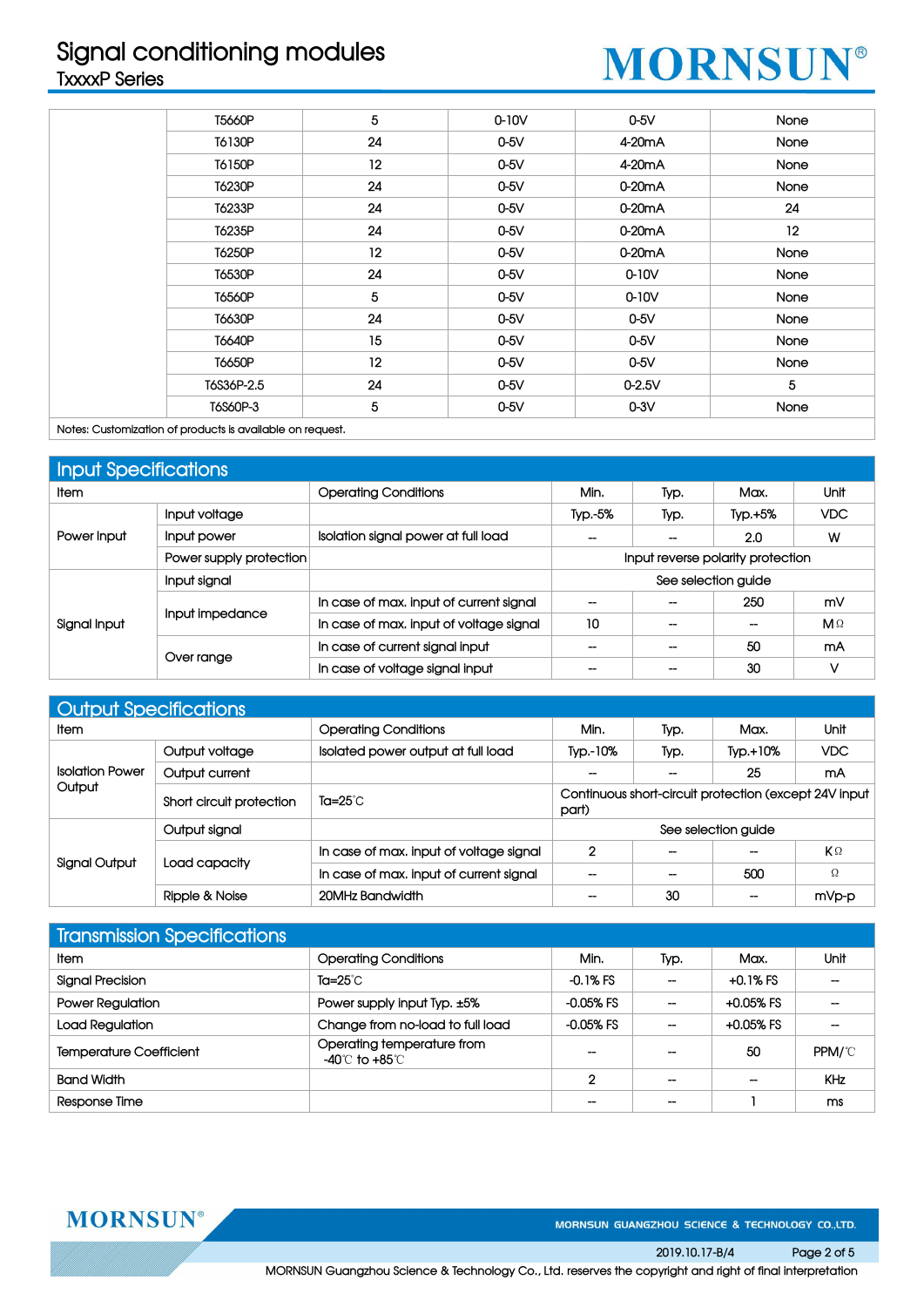### **Signal conditioning modules**

**TxxxxP Series**

# **MORNSUN®**

| <b>General Specifications</b>          |                                                                                        |                       |                                                                                                                   |       |             |
|----------------------------------------|----------------------------------------------------------------------------------------|-----------------------|-------------------------------------------------------------------------------------------------------------------|-------|-------------|
| ltem                                   | <b>Operating Conditions</b>                                                            | Min.                  | Typ.                                                                                                              | Max.  | Unit        |
| Electric Isolation                     |                                                                                        | each other)           | Four-port isolation (signal input, signal output, power<br>input and isolation power output are all isolated from |       |             |
| <b>Isolation Voltage</b>               | Electric Strength Test for 1 minute<br>with a leakage current <1mA,<br>humidity <70%RH | 2.5                   |                                                                                                                   |       | <b>kVDC</b> |
| <b>Isolation Resistance</b>            | 500VDC                                                                                 | 100                   |                                                                                                                   |       | $M\Omega$   |
| <b>Operating Temperature</b>           |                                                                                        | $-40$                 |                                                                                                                   | $+85$ | °C          |
| Transportation and Storage Temperature |                                                                                        | $-40$                 |                                                                                                                   | $+85$ | °C          |
| Case Temperature Rise                  | Ta= $25^{\circ}$ C                                                                     |                       |                                                                                                                   | 30    | °C          |
| <b>Application Environment</b>         |                                                                                        | damage to the product | The presence of dust and corrosive gas may cause                                                                  |       |             |

| <b>Mechanical Specifications</b> |                                                   |
|----------------------------------|---------------------------------------------------|
| <b>Case Material</b>             | Black plastic, flame-retardant and heat-resistant |
| Package                          | <b>DIP24</b>                                      |
| Weight                           | 11.5g(Typ.)                                       |
| Cooling Method                   | Free air convection                               |

|          |            | <b>Electromagnetic Compatibility (EMC)</b> |                                                                        |                  |
|----------|------------|--------------------------------------------|------------------------------------------------------------------------|------------------|
|          | <b>ESD</b> | IEC/EN61000-4-2                            | Contact ±4kV                                                           | perf. Criteria B |
|          | EFT        | IEC/EN61000-4-4                            | Power supply port ±2kV (see Fig. 3 for recommended circuit)            | perf. Criteria B |
| Immunity |            | IEC/EN61000-4-4                            | Other ports ±1kV (see Fig. 3 for recommended circuit)                  | perf. Criteria B |
|          | Surge      | IEC/EN61000-4-5                            | Power supply port ±1kV (see Fig. 3 for recommended circuit)            | perf. Criteria B |
|          |            | IEC/EN61000-4-5                            | Other ports ±1kV (line to ground) (see Fig. 3 for recommended circuit) | perf. Criteria B |

#### **Application Precautions**

- 1. Carefully read and follow the instructions before use; contact our technical support if you have any question;
- **2. Do not use the product in hazardous areas;**
- **3. Use onlyDC power supply source for this product. 220V AC power supply is prohibited;**
- 4. It is strictly forbidden to disassemble the product privately in order to avoid product failure or malfunction.

#### **After-sales service**

- 1. Factory inspection and quality control are strictly enforced before shipping any product; please contact your local representative or **our technical support if you experience any abnormal operation or possible failure of the module;**
- 2. The products have a 3-year warranty period, from the date of shipment. The product will be repaired or exchanged free of charge **within the warranty period for any quality problem that occurs under normal use.**

#### **Applied circuit**

**Please refer to Isolated Transmitter application notes.**



MORNSUN GUANGZHOU SCIENCE & TECHNOLOGY CO.,LTD.

**2019.10.17-B/4 Page 3 of 5**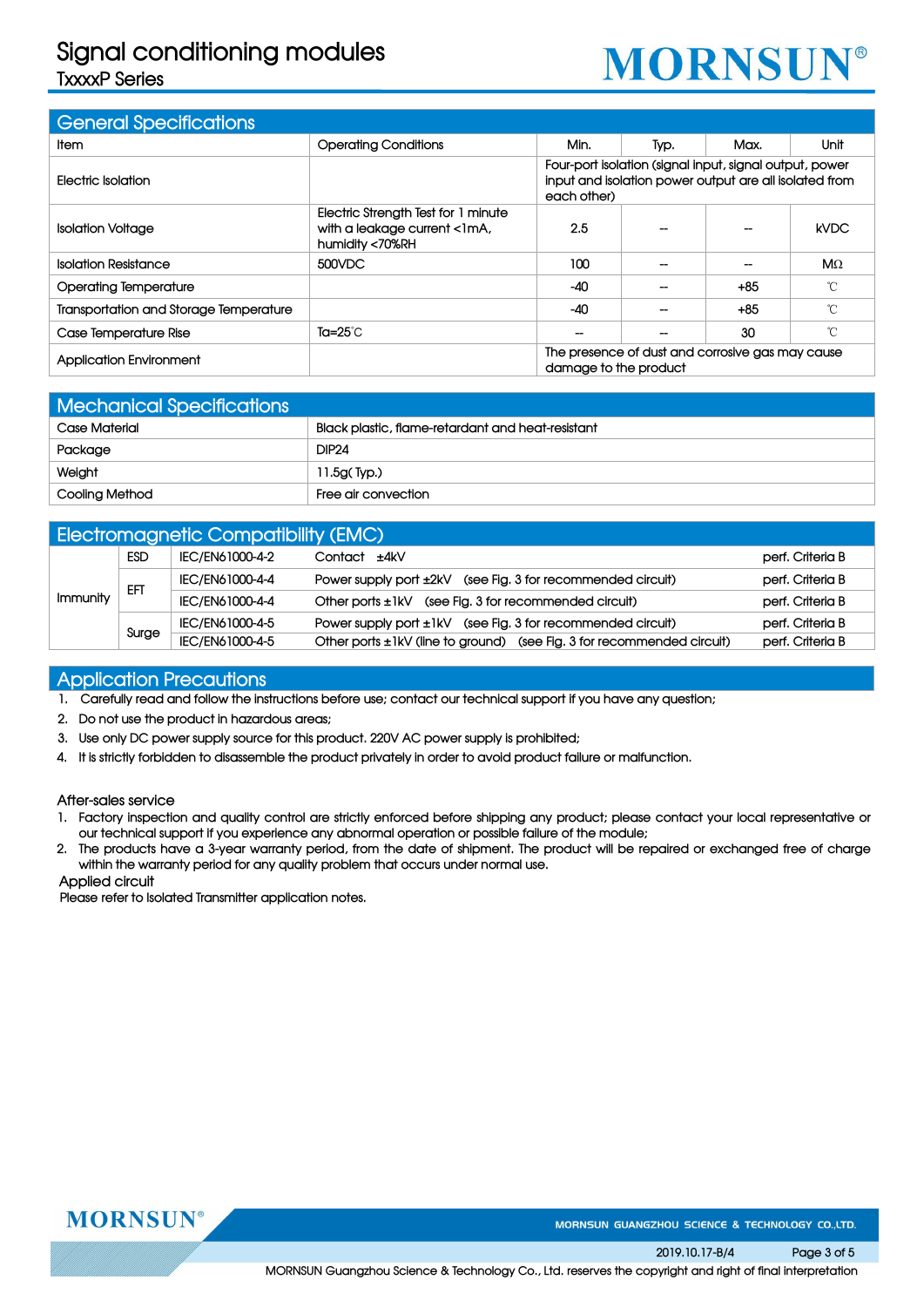**TxxxxP Series**



#### **Design Reference**

**1. Wiring diagram for product application**



**Fig. 1**

- Notes : $(i)$  For modules with no isolation power output, Pin no. 13, 14 and 15 are not connected (NC).
- 2) For the isolated bi-polar power modules, Pin 13 (Pout-) is isolated negative power output, Pin 14 (Pout+) is isolated positive power output and Pin 15 is **reference ground.**

3 For isolation single power modules, Pin 13 (Pout-) is the isolated negative power output, Pin 14 (Pout+) is the isolation positive power output and Pin 15 **is NC.**

#### **2. Schematic diagram of signal input and signal output(Ideal state)**





**Fig. 2**

#### **3.EMC compliance recommended circuit**



**Notes :** ① **Part T2633P must have resistance R connected at Pin+, all other parts do not need the R.**

② **For the isolated bi-polar power modules, Pin 13 (Pout-)is isolated negative power output, Pin 14 (Pout+) is isolated positive poweroutput and Pin 15 is reference ground.**

③ **For isolation single power modules, Pin 13 (Pout-)is the isolated negative power output, Pin 14 (Pout+) is the isolation positive power output and Pin 15 is NC,therefore NO need for TVS4 and TVS6.**

**4.For more information please find the application notes on www.mornsun-power.com**

| Component        | Recommended part |
|------------------|------------------|
| TVS1             | SMCJ30A          |
| TVS <sub>2</sub> | SMBJ15A          |
| TVS3             | SMBJ15A          |
| TVS4             | SMBJ15A          |
| TVS <sub>5</sub> | SMBJ28A          |
| TVS6             | SMBJ15A          |
| R                | $2 \Omega / 1 W$ |
|                  | 220uF/35V        |



MORNSUN GUANGZHOU SCIENCE & TECHNOLOGY CO.,LTD.